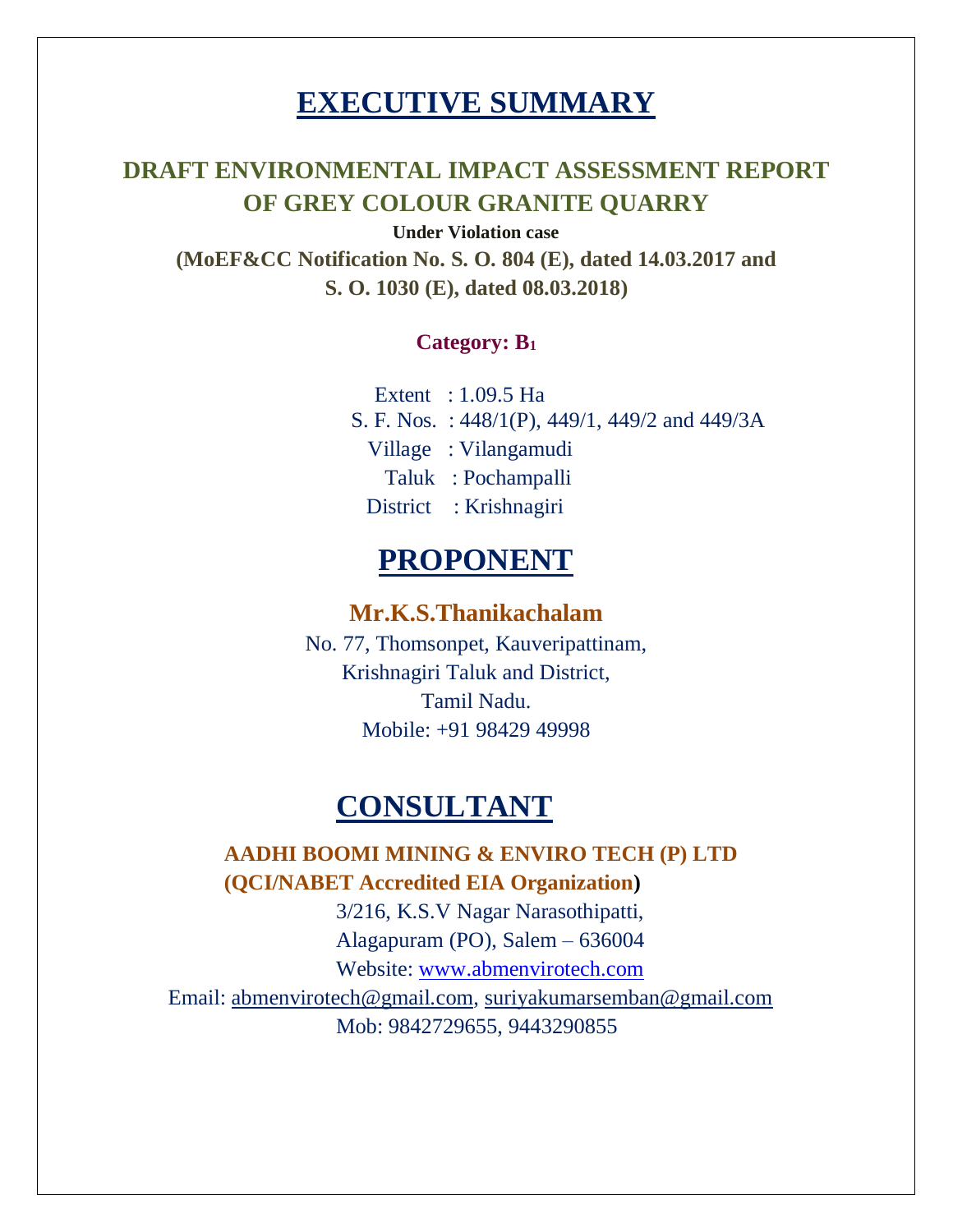#### **Executive Summary**

Mr.K.S.Thanikachalam of Grey Colour Granite quarry over an extent of 1.09.5 Ha, in S.F.No: 448/1(Part), 449/1, 449/2 and 449/3A is located in Vilangamudi Village, Pochampalli Taluk, Krishnagiri District. The area is marked in the survey of India (SoI) Topo sheet No.57L/07. The area lies between northern latitude of 12°20'55.12" N to 12°20'58.09" N and eastern longitude from 78°18'21.83" E to 78°18'27.00"E. The mining lease was granted in favor Mr.K.S.Thanikachalam G.O (3D) No. 15 Industries (MME-2) Dept. dated 08.02.2011 for a period of 20 years. The mining lease deed was executed on 22.02.2011 and the lease will expire on 27.02.2031.

The ministry has issued another Notification No. S.O 1030 (E) dated 08.03.2018 that the projects/activities covered under category 'B' shall be considered by SEAC/SEIAAs in the respective states. In view of the above the proponent submitted the application to SEIAA/SEAC on 05.04.2018. The proposal has been placed in 109th STATE EXPERT APPRAISAL COMMITTEE MEETING on  $26<sup>th</sup>$  April 2019 and granted Terms of Reference vide Lr.No. SEIAA-TN/F.No.6547/TOR-398/2018 dated 18.05.2018 for preparation of EIA/EMP report, Ecological Damage Assessment, Remediation Plan, Natural Resource Augmentation and Community Resource Augmentation for obtaining an Environment Clearance from SEIAA/SEAC, Tamil Nadu

#### **1.1 SCOPE OF THE PROJECT**

The proposal for Environmental Clearance of Grey Colour Granite quarry of **Mr.K.S.Thanikachalam** requires EIA/EMP report, Ecological Damage Assessment, Remediation Plan, Natural Resource Augmentation and Community Resource Augmentation as per Terms of Reference vide SEIAA Lr.No. SEIAA-TN/F.No.6547/TOR-398/2018 dated 18.05.2018.

# **Table No 1. 1 Project Details Project Details** Proponent Mr.K.S.Thanikachalam Total Mine Lease Area 1.09.5 Hectares

#### **1.2 PROJECT DESCRIPTION**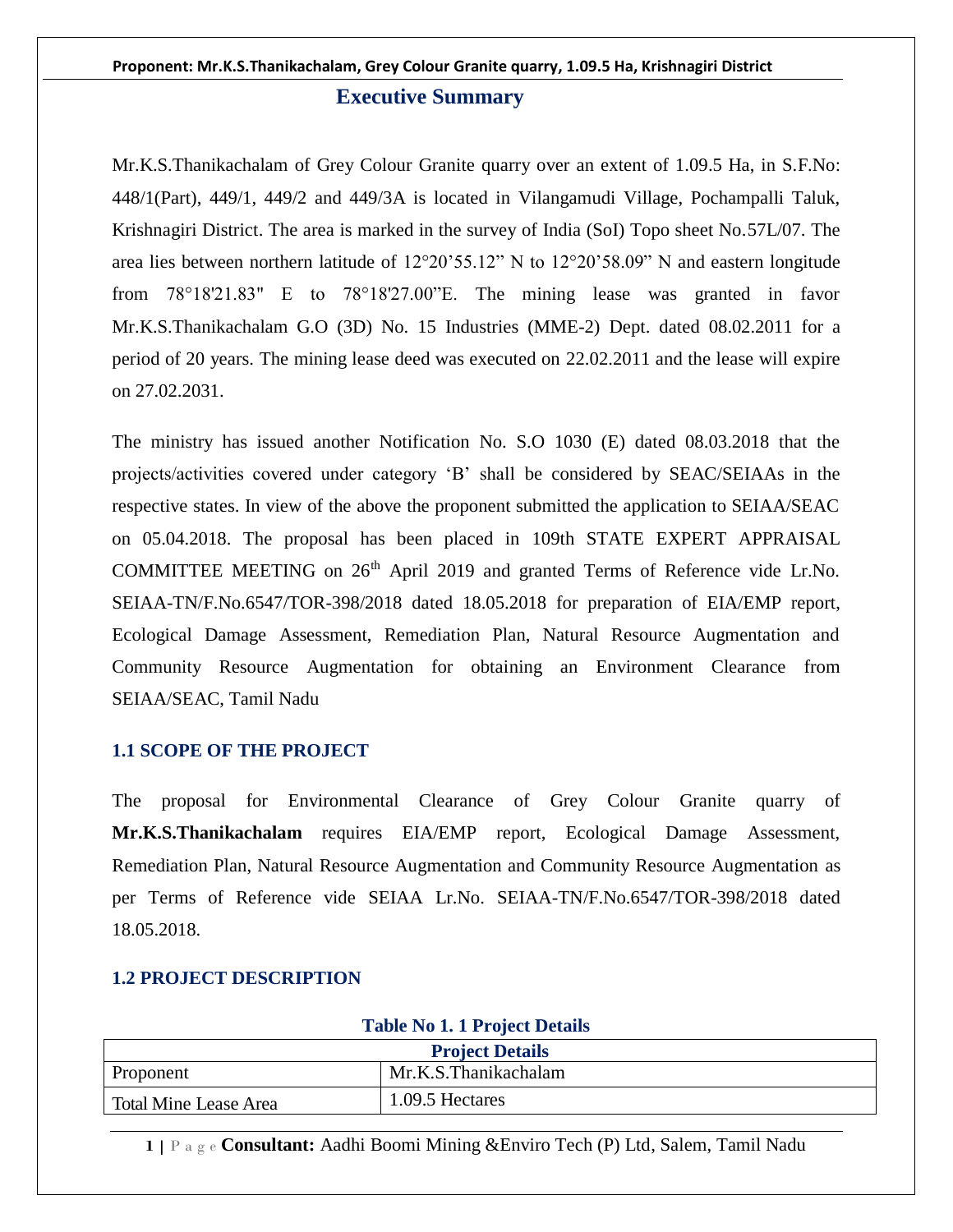| Survey No.                                           | 448/1(P), 449/1,2 and 449/3A                                                                                                                                                                               |  |  |  |
|------------------------------------------------------|------------------------------------------------------------------------------------------------------------------------------------------------------------------------------------------------------------|--|--|--|
| <b>Site Location</b>                                 | Vilangamudi Village, Pochampalli Taluk, Kirishnagiri District,<br>and Tamil Nadu.                                                                                                                          |  |  |  |
| Geographical Co-ordinates                            | Northern Latitude of 12°20'55.12" N to 12°20'58.09" N<br>Eastern longitude of 78°18'21.83" E to 78°18'27.00"E.                                                                                             |  |  |  |
| Toposheet No.                                        | 57L/07                                                                                                                                                                                                     |  |  |  |
| Elevation                                            | 451m above MSL                                                                                                                                                                                             |  |  |  |
|                                                      | <b>Accessibility</b>                                                                                                                                                                                       |  |  |  |
| <b>Nearest Habitation</b>                            | Veeramalai-1 km (NE)                                                                                                                                                                                       |  |  |  |
| <b>Nearest Town</b>                                  | Pochampalli $-7$ km (SE)                                                                                                                                                                                   |  |  |  |
| Nearest Roadway                                      | SH Road, Karimangalam-Pochampalli - 1 km                                                                                                                                                                   |  |  |  |
| <b>Nearest Railway station</b>                       | Samalpatti - 20 km                                                                                                                                                                                         |  |  |  |
| <b>Nearest Airport</b>                               | Bangalore - 106 km                                                                                                                                                                                         |  |  |  |
|                                                      | <b>Environmental Sensitiveness</b>                                                                                                                                                                         |  |  |  |
| <b>Interstate Boundary</b>                           | Tamil Nadu - Andhra Pradesh interstate Boundaries- 29km -<br>North                                                                                                                                         |  |  |  |
| <b>Coastal Zone</b>                                  | The quarry is located at 190 km away from Bay of Bengal (SE)                                                                                                                                               |  |  |  |
| <b>Reserve Forest</b>                                | Thattakkal R.F-4 km (North)                                                                                                                                                                                |  |  |  |
| Wildlife sanctuary                                   | There is no wild life sanctuaries around 10kms radius under<br>Wildlife Protection Act1972.                                                                                                                |  |  |  |
| Water bodies                                         | Water Bodies are situated around 10km radius below,<br>Thenpannai River $-4 \text{ km}$ (west)<br>Barur Tank- 3.5 km (South)<br>Vilangamudi Lake $-2.5$ km (South West)<br>Nedungal Dam - 5km (North West) |  |  |  |
| Habitations                                          | Veeramalai $-1$ km $-$ North $-$ 150 Population<br>N.Thattakal - 3km- NW-300 Population<br>Nagarasampatti $-2km - NW - 400$ Population<br>Agaram - 4km - SW-300 Population                                 |  |  |  |
| <b>Defense Installations</b>                         | Nil within 10 km radius                                                                                                                                                                                    |  |  |  |
| Quarries around 500m radius (AD<br>Letter furnished) | Two quarries are found around 500m radius.                                                                                                                                                                 |  |  |  |
| Seismic Zone                                         | Moderate damage risk zone as per BMTPC,<br>Zone-II,<br>Vulnerability atlas Seismic zone of India IS: 1893-2002                                                                                             |  |  |  |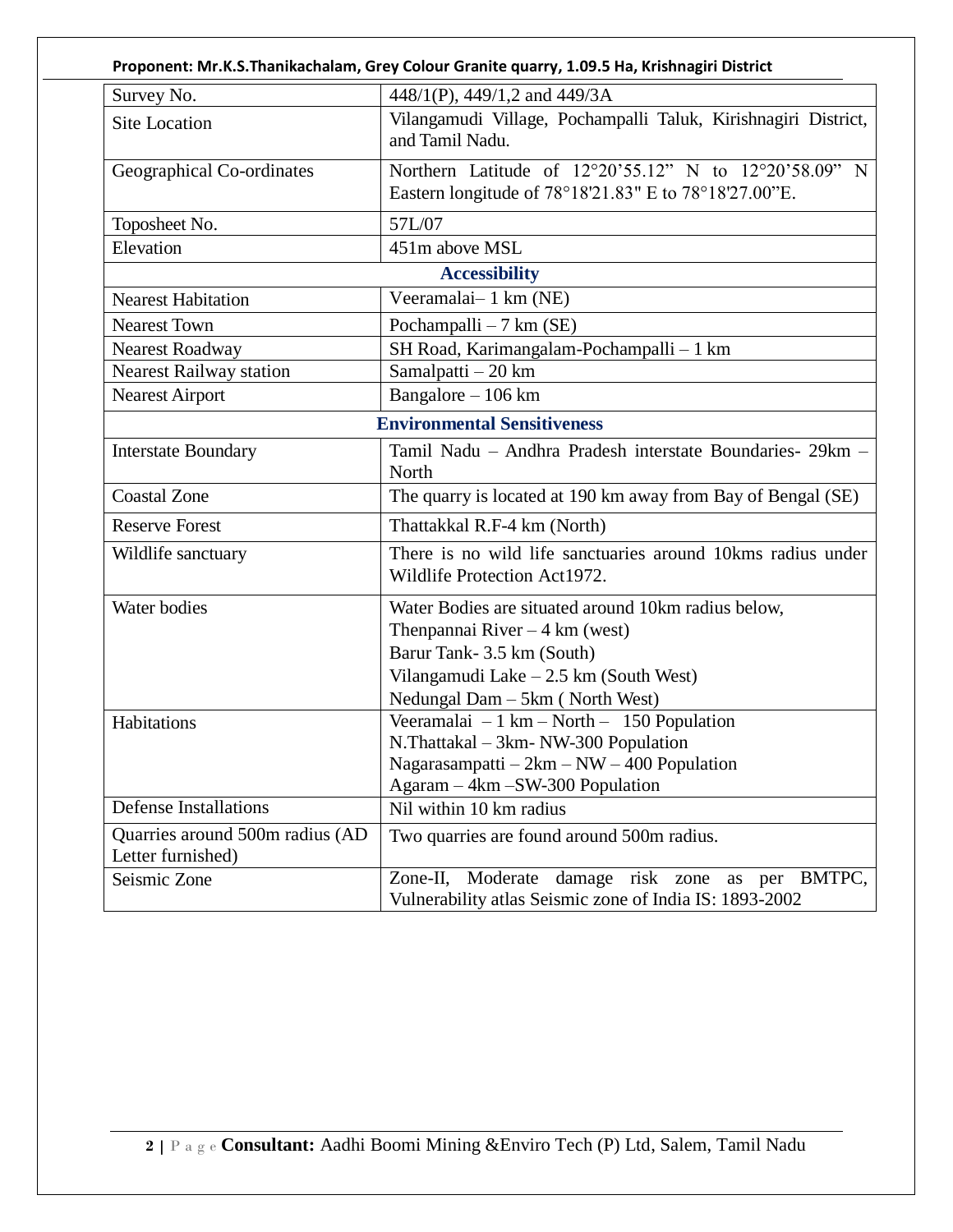| <b>Particulars</b>          | <b>Details</b>                                           |  |  |  |  |
|-----------------------------|----------------------------------------------------------|--|--|--|--|
| <b>Method of Mining</b>     | Open cast method of mining by Semi-<br>mechanized method |  |  |  |  |
| <b>Geological resources</b> | $1025\overline{40 \text{ m}^3}$                          |  |  |  |  |
| <b>Mineable reserves</b>    | $72336 \text{ m}^3$                                      |  |  |  |  |
| <b>Production</b><br>(40%   | $4384.4m3$ / annum (average) or 21922 m <sup>3</sup>     |  |  |  |  |
| recovery)                   | for five years                                           |  |  |  |  |
| <b>Topsoil</b>              | <b>Nil</b>                                               |  |  |  |  |
| Granite Rejects (60%)       | 32882m <sup>3</sup>                                      |  |  |  |  |
| <b>Depth of Mining</b>      | 33m                                                      |  |  |  |  |
| <b>Water Table</b>          | $40-42m$ bgl                                             |  |  |  |  |
| <b>Overall Pit Slope</b>    | $45^{\circ}$                                             |  |  |  |  |
| <b>Period of Lease</b>      | 20 years (22.02.2011-27.02.2031)                         |  |  |  |  |
| <b>Scheme Period</b>        | 2016-2021                                                |  |  |  |  |

#### **Mining Details**

#### **1.3 Description of the environment**

#### **1.3.1 Base line environmental study**

Collection of baseline data is an integral part of the preparation of Environmental Impact Assessment reports. The baseline monitoring study has been carried out during the pre-monsoon season  $(1<sup>st</sup> December 2019 – February, 2020) to assess the existing environmental scenario in the$ area. For the purpose of EIA studies, quarry lease area was considered as the core zone and area outside the quarry lease boundary up to 10 km radius from the lease boundary was considered as buffer zone.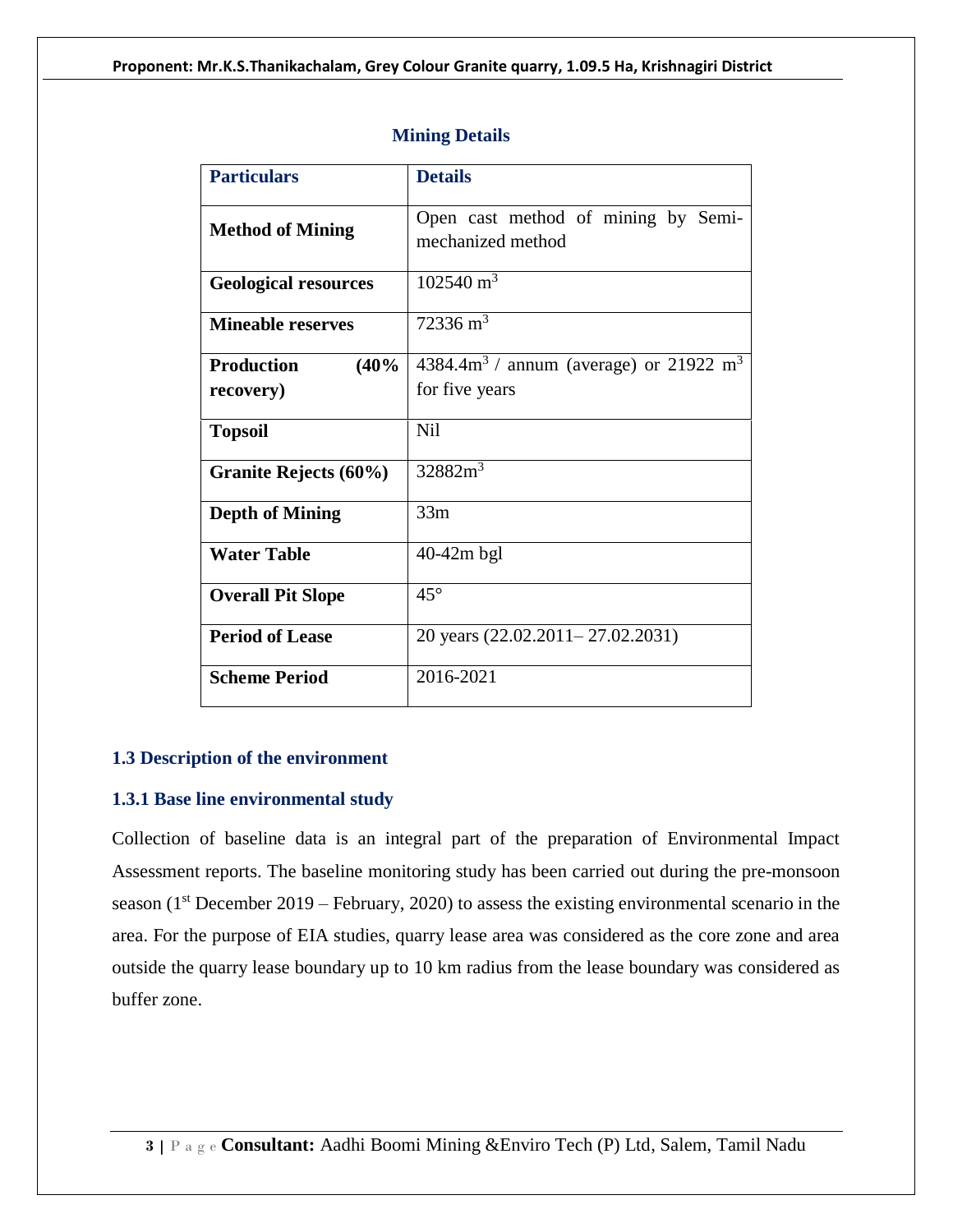# **Table No 1.2 Baseline Data**

| <b>Particulars</b><br><b>Details</b>           |                                                                       | <b>Standards</b>               |  |  |  |  |
|------------------------------------------------|-----------------------------------------------------------------------|--------------------------------|--|--|--|--|
|                                                | Meteorology (December 2019 - February, 2020)                          |                                |  |  |  |  |
| Rainfall (Avg.)                                | 55.1mm                                                                |                                |  |  |  |  |
| Temperature (Avg.)                             | $24.3^{\circ}c$                                                       |                                |  |  |  |  |
| Wind speed                                     | 9 km/h                                                                | $-$                            |  |  |  |  |
| <b>Wind Direction</b>                          | NE & N directions                                                     |                                |  |  |  |  |
|                                                | Ambient Air Quality (NAAQS) (From Five Ambient Air Quality Locations) |                                |  |  |  |  |
| $PM_{10}$                                      | $46.47 - 61.56 \text{ µg/m}^3$                                        | $100 \mu g/m^3$                |  |  |  |  |
| PM <sub>2.5</sub>                              | 22.12-33.33 $\mu$ g/m <sup>3</sup>                                    | 60 $\mu$ g/m <sup>3</sup>      |  |  |  |  |
| SO <sub>2</sub>                                | $4.64 - 7.27 \text{ µg/m}^3$                                          | $80 \mu g/m^3$                 |  |  |  |  |
| NO <sub>x</sub>                                | $6.35 - 8.40 \mu g/m^3$                                               | $80 \mu g/m^3$                 |  |  |  |  |
|                                                | Noise Level (CPCB Standards)                                          |                                |  |  |  |  |
| Day time                                       | Core zone $-45.3-48.6$ dB (A)                                         | <b>Industrial Area</b>         |  |  |  |  |
| $(6:00 \text{ am} - 10:00 \text{ pm})$         | Buffer zone -44.3-47.1 dB (A)                                         | Day Time - $75$ dB $(A)$       |  |  |  |  |
|                                                |                                                                       | Residential Area               |  |  |  |  |
|                                                |                                                                       | Day Time $-55$ dB (A)          |  |  |  |  |
| Night time                                     | Core zone $-34.2 - 38.5$ dB (A)                                       | <b>Industrial Area</b>         |  |  |  |  |
| $(10:00 \text{pm} - 06:00)$                    | Buffer zone – 35.4-39.5 B(A)                                          | Night Time $-70$ dB(A)         |  |  |  |  |
| am)                                            |                                                                       | <b>Residential Area</b>        |  |  |  |  |
|                                                |                                                                       | Night Time $-45dB(A)$          |  |  |  |  |
| Water Quality IS 10500:2012 (Desirable limits) |                                                                       |                                |  |  |  |  |
| pH                                             | $6.92 - 7.07$                                                         | 6.5 to 8.5                     |  |  |  |  |
| <b>TDS</b>                                     | 650-730 mg/l                                                          | 500 mg/l                       |  |  |  |  |
| <b>Total Hardness</b>                          | Core zone $-580$ mg/l                                                 | $200$ mg/l                     |  |  |  |  |
| Buffer zone $-444$ mg/l<br>as $CaCO3$          |                                                                       |                                |  |  |  |  |
|                                                | Soil Quality                                                          |                                |  |  |  |  |
| pH                                             | 6.43-7.58                                                             | Neutral to moderately alkaline |  |  |  |  |
| Electrical                                     | 18-74 Micromhos /cm                                                   |                                |  |  |  |  |
| Conductivity                                   |                                                                       |                                |  |  |  |  |
| Organic Matter                                 | $0.011 - 0.040$                                                       |                                |  |  |  |  |
| Alkalinity                                     | Core zone $-0.0099%$                                                  |                                |  |  |  |  |
|                                                | Buffer zone $-0.0149%$                                                |                                |  |  |  |  |
| Water Holding                                  | 39.40 - 40.20%                                                        | Favorable physical condition   |  |  |  |  |
| Capacity                                       |                                                                       | for plant growth.              |  |  |  |  |
| Chlorides                                      | $1.23 - 2.55%$                                                        | Medium level chlorides in soil |  |  |  |  |
| Potassium                                      | 0.0356-0.0812 %                                                       | Favorable physical condition   |  |  |  |  |
|                                                |                                                                       | for plant growth.              |  |  |  |  |
|                                                | <b>Hydro Geology</b>                                                  |                                |  |  |  |  |
| Depth of Mining                                | 33m.                                                                  | Quarrying activity 9m above    |  |  |  |  |
| Water Table                                    | 42m                                                                   | ground water table             |  |  |  |  |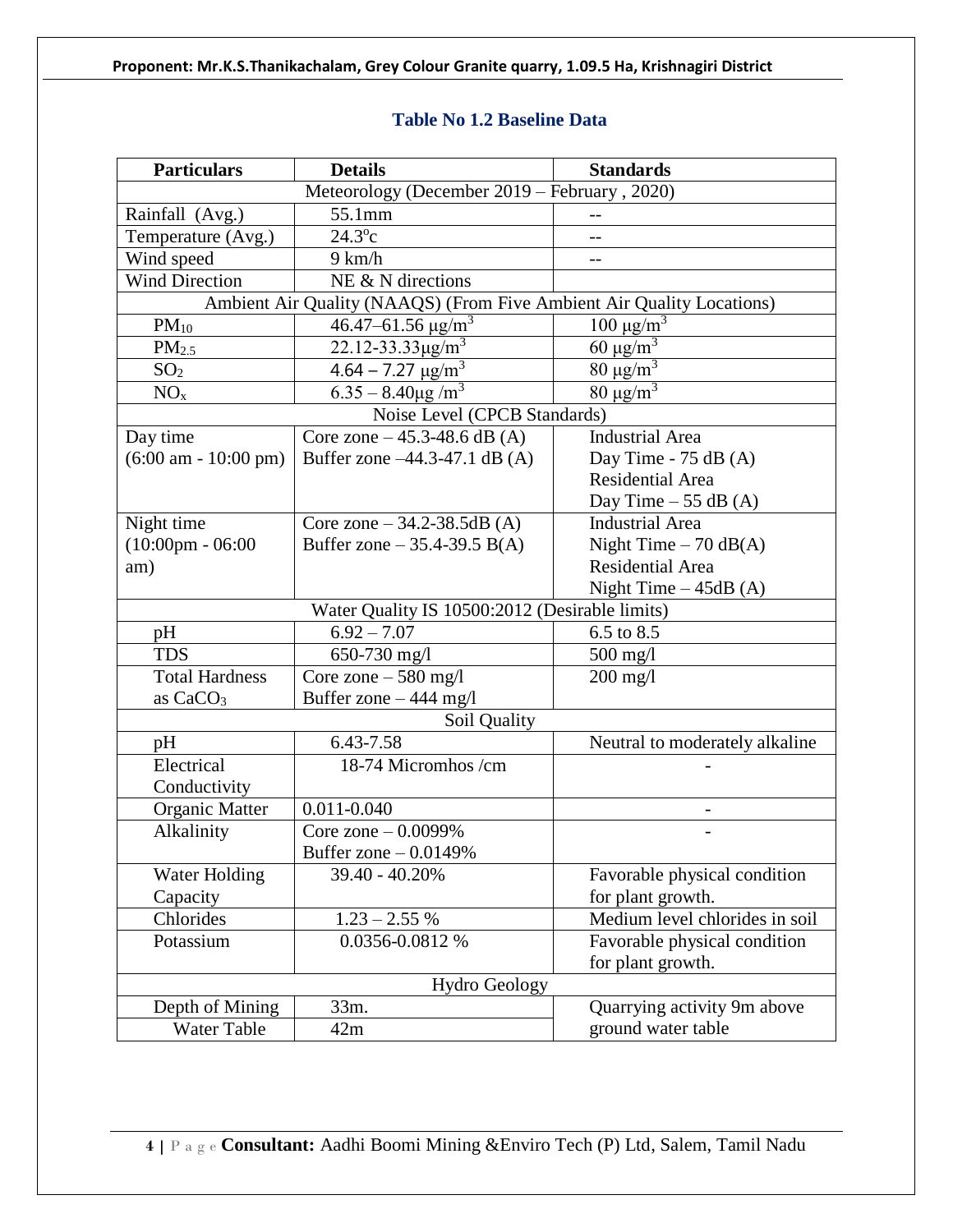#### **1.4 ANTICIPATED ENVIRONMENTAL IMPACTS AND MITIGATION MEASURES**

#### **1.4.1 Air Environment**

The air borne particulate matter is the main air pollutant by opencast quarrying. The quarrying operations will be carried out by adopting semi–mechanized methods which involves drilling, blasting, wire–saw cutting, excavation, loading, hauling and unloading. Apart from above, there will be other activities associated viz. transportation of Grey ColourGranite and waste, stocking of rejects and dump management within the quarry lease area that may contribute to wash out, slope failure, leachates and other related pollution.

From the results of AERMOD Cloud 5 model, it is concluded the cumulative concentrations of PM10 due to quarrying activities comply with the National Ambient Air Quality Standards (NAAQS 2009). The concentrations of SO2 and NOx generated from quarry area are expected to be low due to absence of any major source. It should be noted that the predicted concentrations are due to the simultaneous operations of quarries. The overall impact on air quality due to the quarry project is expected to be low.

#### **1.4.2 Noise Environment**

Noise pollution poses a major health risk to the quarry workers. The sources of noise in the existing open cast quarrying project observed include Drilling, Blasting, Operation of HEMM and Vehicular Movements.

The noise generated by the quarrying activity is dissipated within the core zone. This is because of the distance involved and other topographical features adding to the noise attenuation. From the results, it can be seen that the ambient noise levels (day time and night time) at all the locations will remain within permissible limits prescribed by CPCB and 90dB (A) norms of DGMS. At present no quarrying activity is carried out. However, the expected noise levels are not likely to have any effect. Precaution will be made to keep down the noise exposure level of 85 dB (A) to the operating personnel for 8 hrs duration. As per statutory requirement additional control measures needs to be adopted to avoid the impacts due to ground vibrations and fly rocks due to blasting.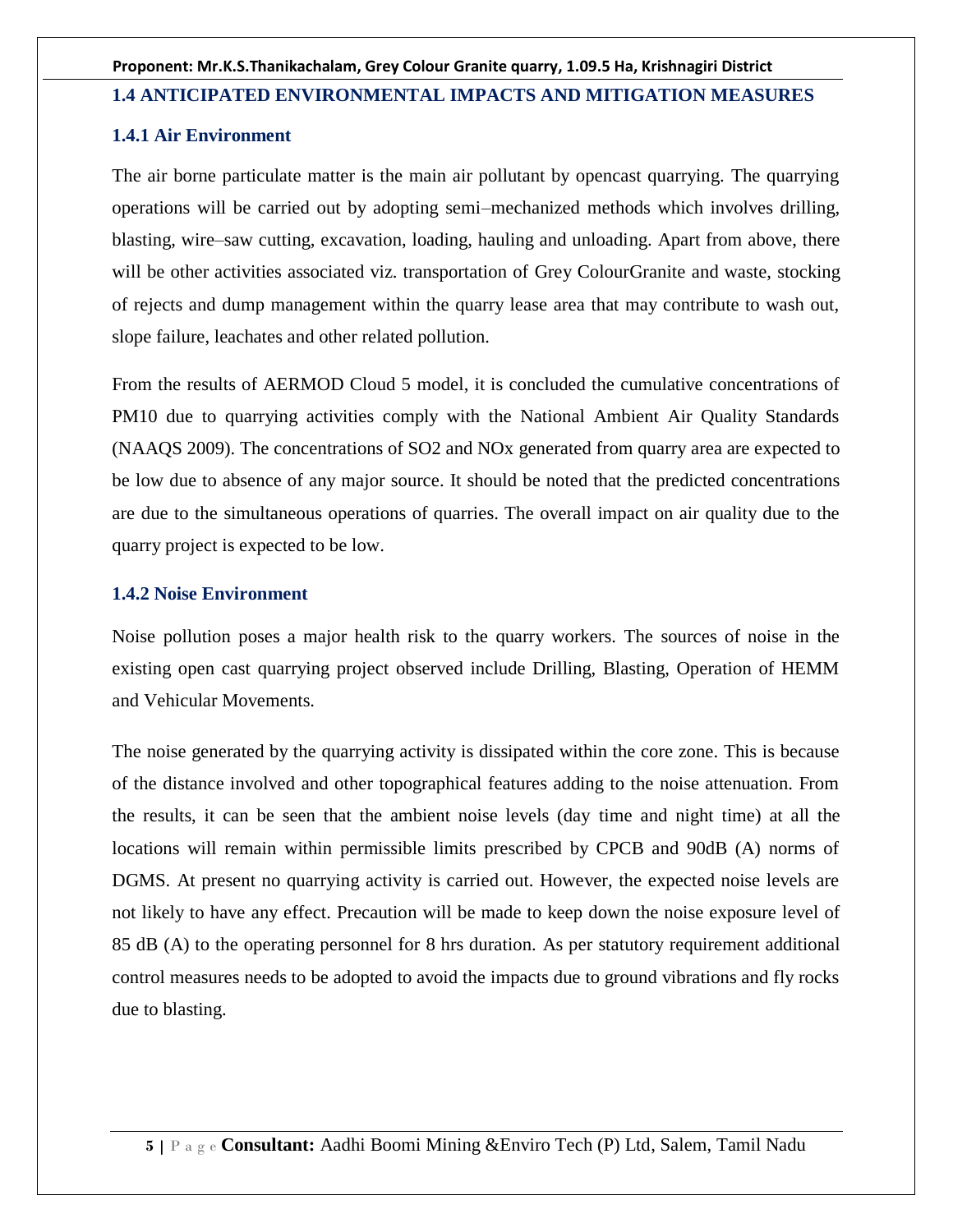#### **1.4.3 Water Environment**

Quarrying operations can affect groundwater quality in several ways. The most obvious impact occurs in quarrying below the water table, either in underground workings or open pits. This provides a direct conduit to aquifers. Groundwater quality is also affected when waters (natural or process waters or waste water) infiltrate through surface materials (including overlying waste or other material) into groundwater. The impact due to quarrying on the water quality is expected to be insignificant because of no use of chemicals or hazardous substances during the quarrying process. The quarrying activity will not intersect groundwater table.

#### **1.4.4 Soil Environment**

Soil characteristics indicate favorable condition for plant growth. There is only negligible quantity of top soil generated for the entire life of the mine. It is being used for plantation purpose.

#### **1.4.5 Waste Dump**

Top soil shall be removed and stacked separately along lease boundary as earth bund which will be used for afforestation purposes. All the rejects shall be dumped barren area temporarily with DGM permission and back filled over the mined out area in future. Total generation of Grey colour granite rejects and waste for the next five years will be  $32883 \text{ m}^3$ . The overall mineral to waste ratio for the next five years is 1: 1.49.

#### **1.4.6 Biological Environment**

There are no notified endangered species in the area, which may be affected due to the quarry activities; therefore the biological environment will not have significant impact due to quarrying activity. The impact on the biological environment due to amount of dust generation is minimized by well-developed green belt in and around the quarry lease area.

#### **1.4.7 Land Environment**

The Grey color granite quarry project will result in disturbance of the land use pattern of the quarry lease area. The land degradation is unavoidable during quarrying activities like excavation, overburden dumping, soil extraction etc. So reclamation of quarried land and proper formation of benches will be given due importance. Stagnant water in the quarry pit will help in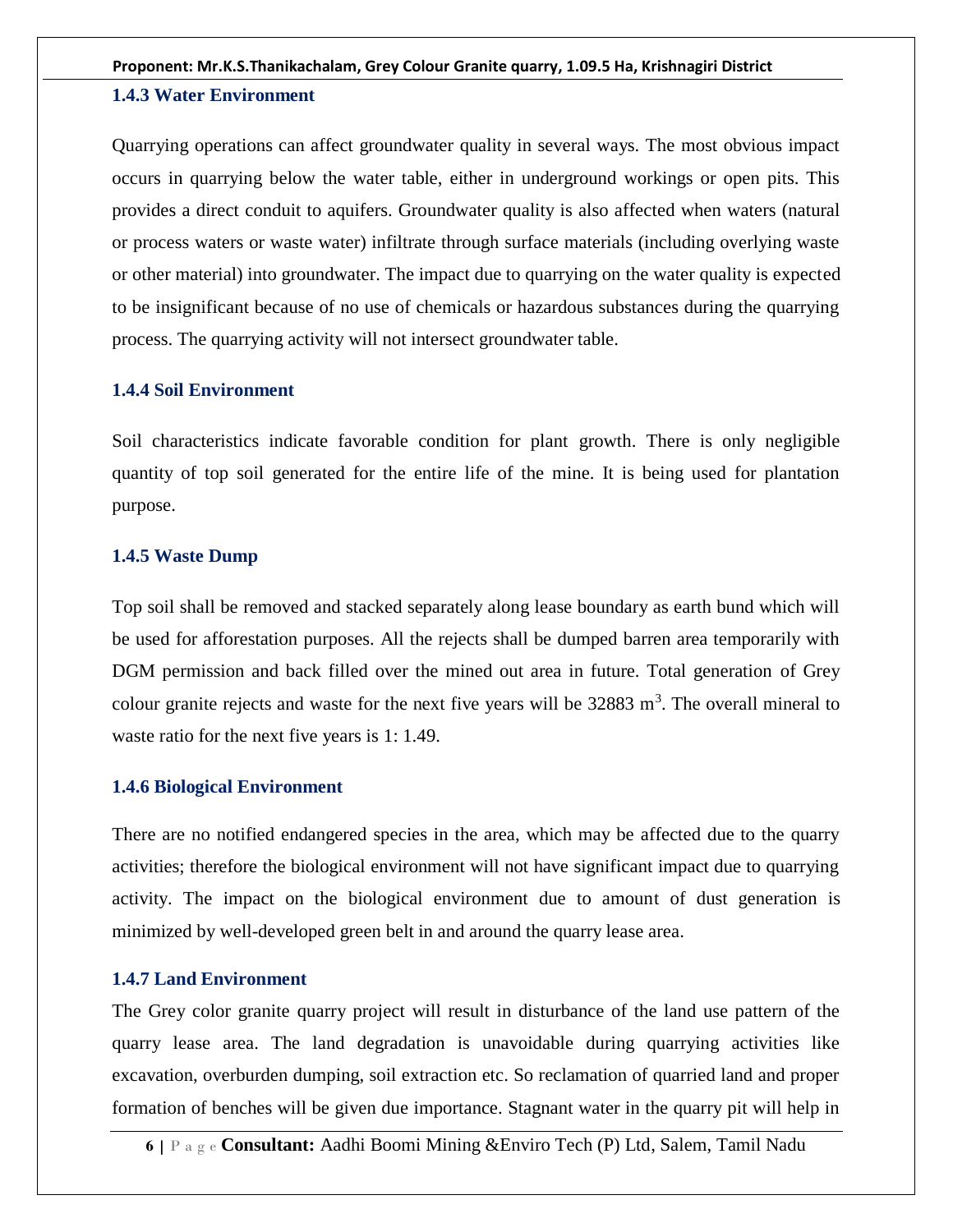development of agriculture and afforestation in the buffer zone over a period of time utilizing the water in the quarry pit which shows a positive impact due to quarrying activity.

#### **1.4.8 Socio Economic Environment**

The quarrying activity will definitely increase the employment opportunity (directly as well as indirectly) in the project area. Some of these impacts would be beneficial. The expectation of the people of area is concerned towards employment, education, road and health facilities. The literacy rate may be increased with the economic benefits which may arise from the quarrying activities.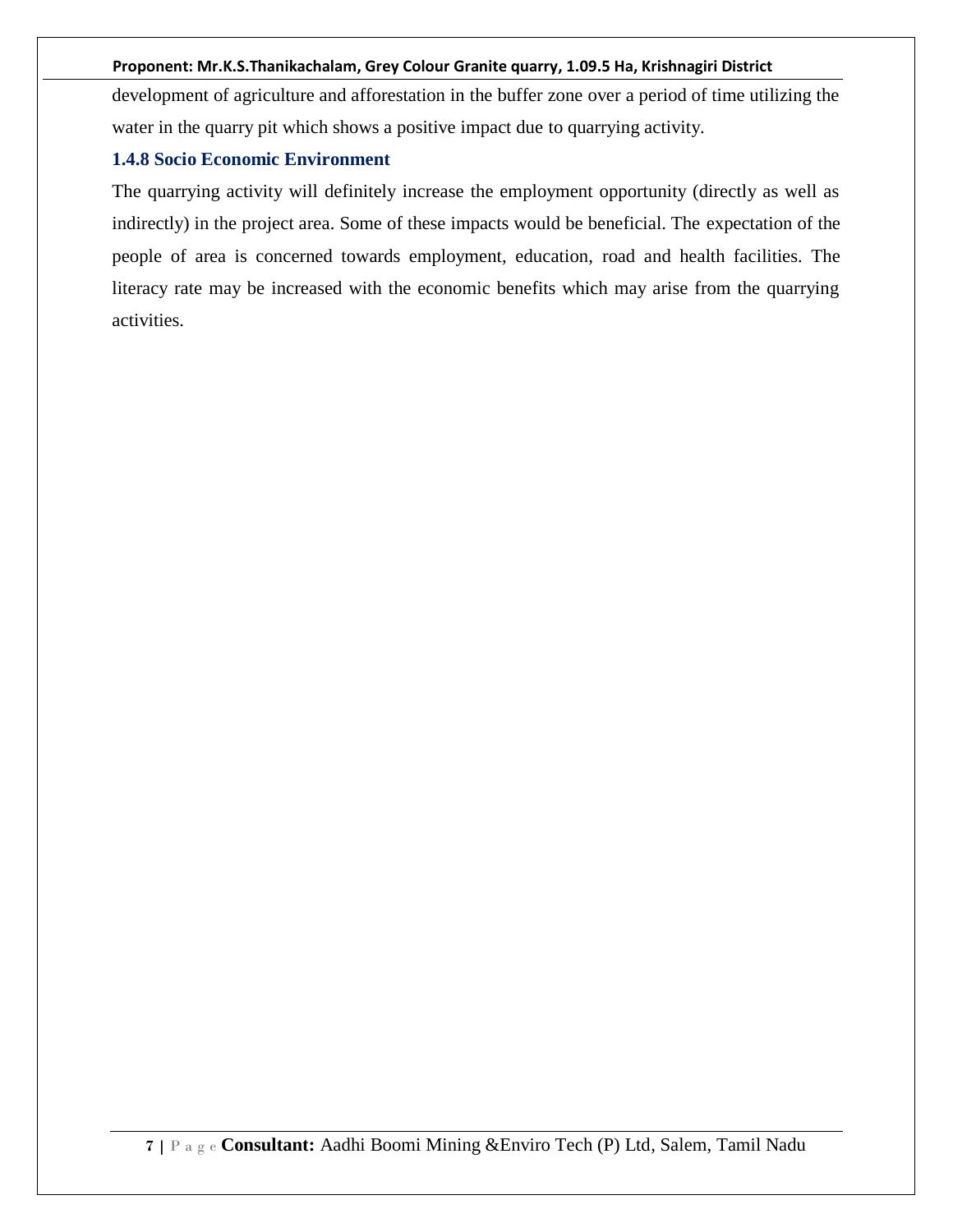| S.No | <b>Parameters</b> | <b>Mining Activity</b> | <b>Mitigation measures</b>                                                                                                                                                                                                                                                                                                                                                                                                                                                                                                                                                                                                                                                               |  |  |
|------|-------------------|------------------------|------------------------------------------------------------------------------------------------------------------------------------------------------------------------------------------------------------------------------------------------------------------------------------------------------------------------------------------------------------------------------------------------------------------------------------------------------------------------------------------------------------------------------------------------------------------------------------------------------------------------------------------------------------------------------------------|--|--|
| 1    | Air Environment   | Drilling               | Dust extractor or wet drilling to be followed to control dust at source<br>$\circ$<br>of emission<br>Use of Sharp drill bits for drilling holes and charging the holes by<br>$\circ$<br>using optimum charge and using time delay detonator                                                                                                                                                                                                                                                                                                                                                                                                                                              |  |  |
|      |                   | Blasting               | Regular water sprinkling on blasted heaps at regular intervals will help<br>$\circ$<br>in reducing considerable dust pollution                                                                                                                                                                                                                                                                                                                                                                                                                                                                                                                                                           |  |  |
|      |                   | Loading                | Water sprinkling be done before loading by making it moist<br>$\circ$                                                                                                                                                                                                                                                                                                                                                                                                                                                                                                                                                                                                                    |  |  |
|      |                   | Transportation         | Water sprinklers along the sides of haul road shall be fixed to control<br>$\circ$<br>fly of dust while transporting minerals and waste<br>Overloading will be prevented<br>$\circ$<br>Trucks/Dumpers covered by tarpaulin covers<br>$\circ$                                                                                                                                                                                                                                                                                                                                                                                                                                             |  |  |
|      |                   | <b>DG Sets</b>         | DG sets will be used only during power failure<br>$\circ$<br>Adequate stack height for DG sets will be provided as per CPCB<br>$\circ$<br>norms                                                                                                                                                                                                                                                                                                                                                                                                                                                                                                                                          |  |  |
|      |                   | General measures       | Avenue trees along roads around ML boundary shall be planted as per<br>$\circ$<br>the norms of MoEF to control fly of dust.<br>Labors engaged in such dust prone areas should be provided with<br>$\circ$<br>safety devices like ear muff, mask, goggles as per the MMR, 1961<br>amendments and circulars of DGMS.<br>Regular health check-up of workers and nearby villagers in the<br>$\circ$<br>impacted area should be carried out and also regular occupational<br>health assessment of employees should be carried out as per the<br><b>Factories Act</b><br>Ambient Air Quality Monitoring will be conducted on regular basis to<br>$\circ$<br>assess the quality of ambient air. |  |  |

# **Table 1.3 Environmental Management Plan**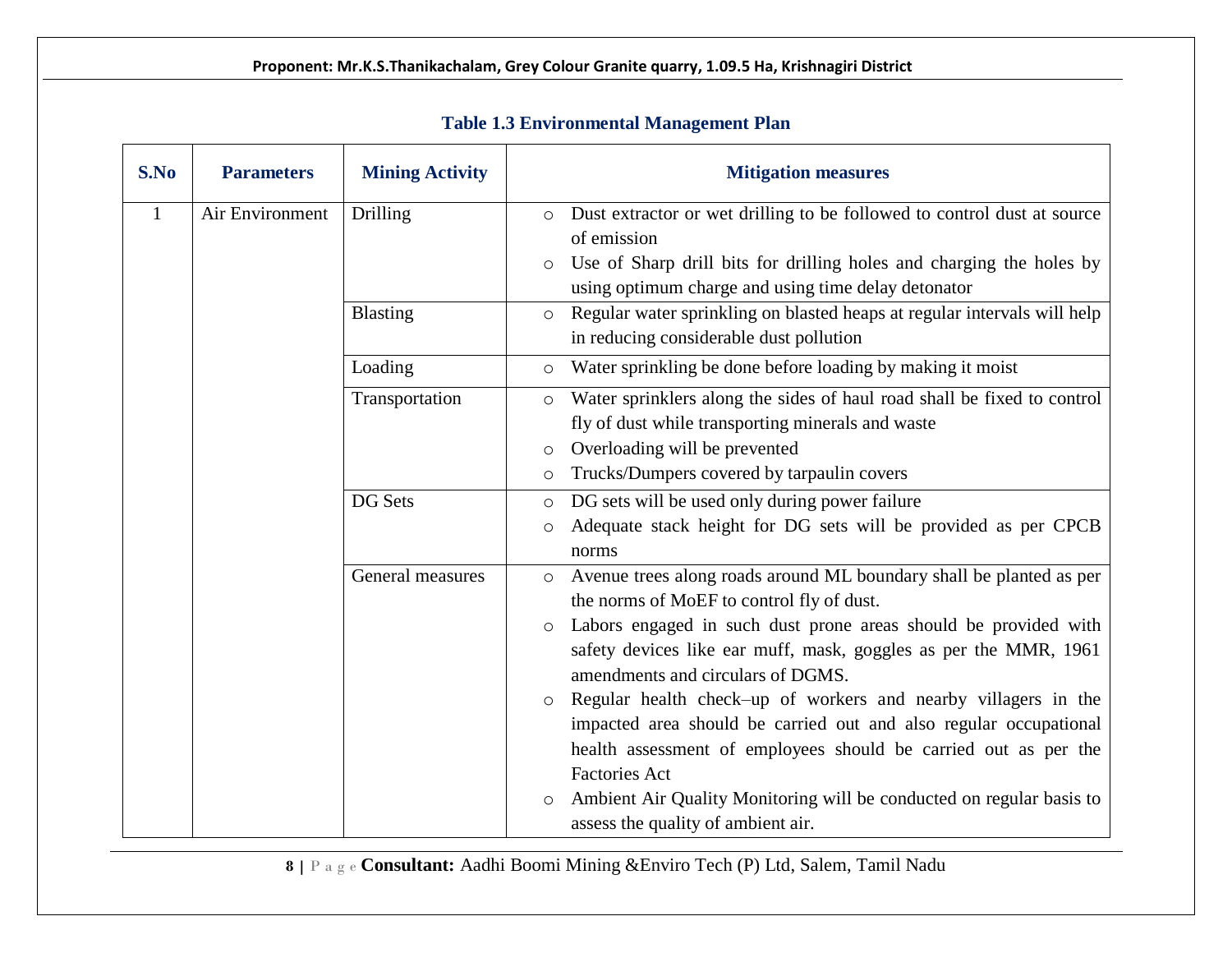| $\overline{2}$ | Water<br>Environment | Surface water    | Wastewater discharge from mine will be treated in settling tanks<br>$\circ$<br>before using for dust suppression and tree plantation purposes.                                                                                                                                                                                                                                                                                                                                                                                               |
|----------------|----------------------|------------------|----------------------------------------------------------------------------------------------------------------------------------------------------------------------------------------------------------------------------------------------------------------------------------------------------------------------------------------------------------------------------------------------------------------------------------------------------------------------------------------------------------------------------------------------|
|                |                      | Ground water     | The mining activity will not intersect the ground water table<br>$\circ$<br>Desilting will be carried out before and immediately after the<br>$\circ$<br>monsoon season                                                                                                                                                                                                                                                                                                                                                                      |
|                |                      | Storm water      | Pit will be used for Storage of rainwater<br>$\circ$<br>Rain water will be collected in sump in the mining pit and will be<br>$\circ$<br>allowed to store and pumped out to surface setting tank of 15 m x 10m<br>x 3m to remove suspended solids if any. This collected water will be<br>judiciously used for dust suppression onwards and such sites where<br>dust likely to be generated and for developing green belt.<br>The proponent will collect and judicially utilize the rainwater as part<br>$\circ$<br>of rain water harvesting |
|                |                      | General measures | Regular monitoring and analyzing the quality of water<br>$\circ$                                                                                                                                                                                                                                                                                                                                                                                                                                                                             |
| 3              | <b>Noise</b>         | Drilling         | Limiting time exposure of workers to excessive noise<br>$\circ$                                                                                                                                                                                                                                                                                                                                                                                                                                                                              |
|                | Environment          | Blasting         | Carrying out blasting only during day time and not on cloudy days<br>$\circ$<br>Noise levels will be controlled by using optimum explosive charge,<br>$\circ$<br>proper delay detonators and proper stemming to prevent blow out of<br>holes.<br>Providing proper noise proof enclosure for the workers separated from<br>the noise source and noise prone equipment                                                                                                                                                                         |
|                |                      | Transportation   | Proper and regular maintenance of vehicles, machinery and other<br>$\circ$<br>equipments.<br>The noise generated by the machinery will be reduced by proper<br>$\circ$<br>lubrication of the machinery and other equipments.<br>Speed of trucks entering or leaving the mine will be limited to<br>$\circ$                                                                                                                                                                                                                                   |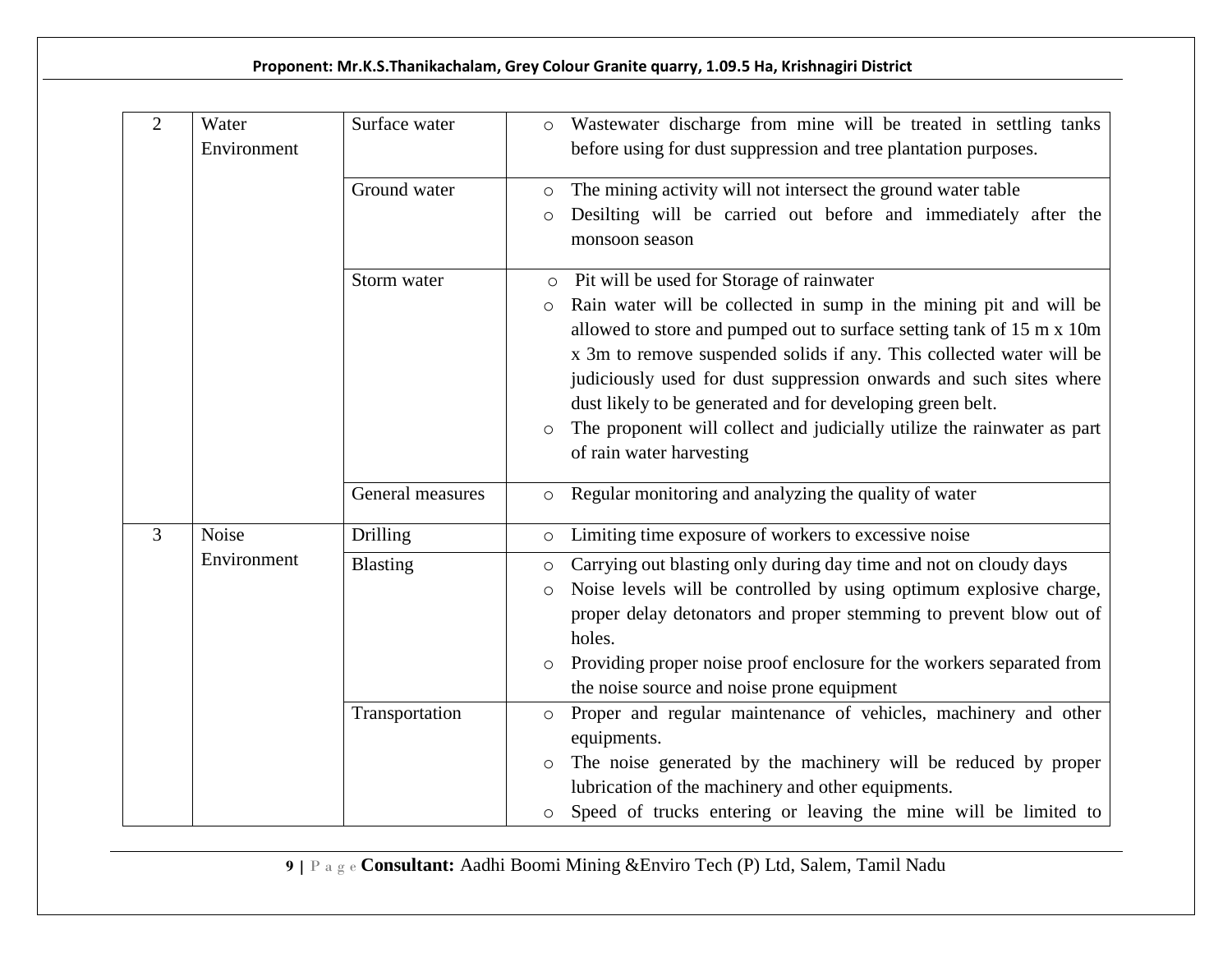|                 |                  |                  | moderate speed to prevent undue noise from empty vehicles.                                                             |
|-----------------|------------------|------------------|------------------------------------------------------------------------------------------------------------------------|
|                 |                  |                  | Adequate silencers will be provided in all the diesel engines of<br>$\circ$<br>vehicles.                               |
|                 |                  |                  | Minimum use of horns and speed limit of 10 km/hr in the village area.                                                  |
|                 |                  |                  | It will be ensured that all transportation vehicles carry a valid PUC<br>$\circ$                                       |
|                 |                  |                  | Certificates                                                                                                           |
|                 |                  | General measures | Use of personal protective devices i.e., earmuffs and earplugs by<br>$\circ$                                           |
|                 |                  |                  | workers, who are working in high noise generating areas                                                                |
|                 |                  |                  | Provision of Quiet areas, where employees can get relief from<br>workplace noise.                                      |
|                 |                  |                  | The development of green belts around the periphery of the mine to<br>$\circ$                                          |
|                 |                  |                  | attenuate noise.                                                                                                       |
|                 |                  |                  | Regular medical check-up and proper training to personnel to create<br>$\circ$                                         |
|                 |                  |                  | awareness about adverse noise level effects.                                                                           |
| $\overline{4}$  | Vibration        | Blasting         | Specific charge pattern has to be designed by proper trial vibration<br>$\circ$<br>studies with varying charge ratios. |
|                 |                  |                  | Milli second detonators shall be used preferably 25–50ms per delay to<br>$\circ$                                       |
|                 |                  |                  | control vibrations                                                                                                     |
|                 |                  |                  | Diamond wire saw cutting and chemical blasting shall be used to cut<br>$\circ$                                         |
|                 |                  |                  | the blocks into saleable dimensions                                                                                    |
|                 |                  |                  | If the vibration still exceeds the limit a long Trench to a depth of 6m<br>$\circ$                                     |
|                 |                  |                  | may cut in the direction of wave's movement to break longitudinal                                                      |
|                 |                  |                  | waves which travel close to surface, preferably near mine buffer zone                                                  |
|                 |                  |                  | In spite of all measures periodical testing of vibration and noise using<br>$\circ$                                    |
|                 |                  |                  | approved seismograph by DGMS has to be followed as a part of                                                           |
|                 |                  |                  | Environmental monitoring                                                                                               |
| $5\overline{)}$ | Soil Environment | Topsoil          | Humus top soil shall be preserved for reuse in afforestation<br>and<br>$\circ$                                         |
|                 |                  |                  | agriculture                                                                                                            |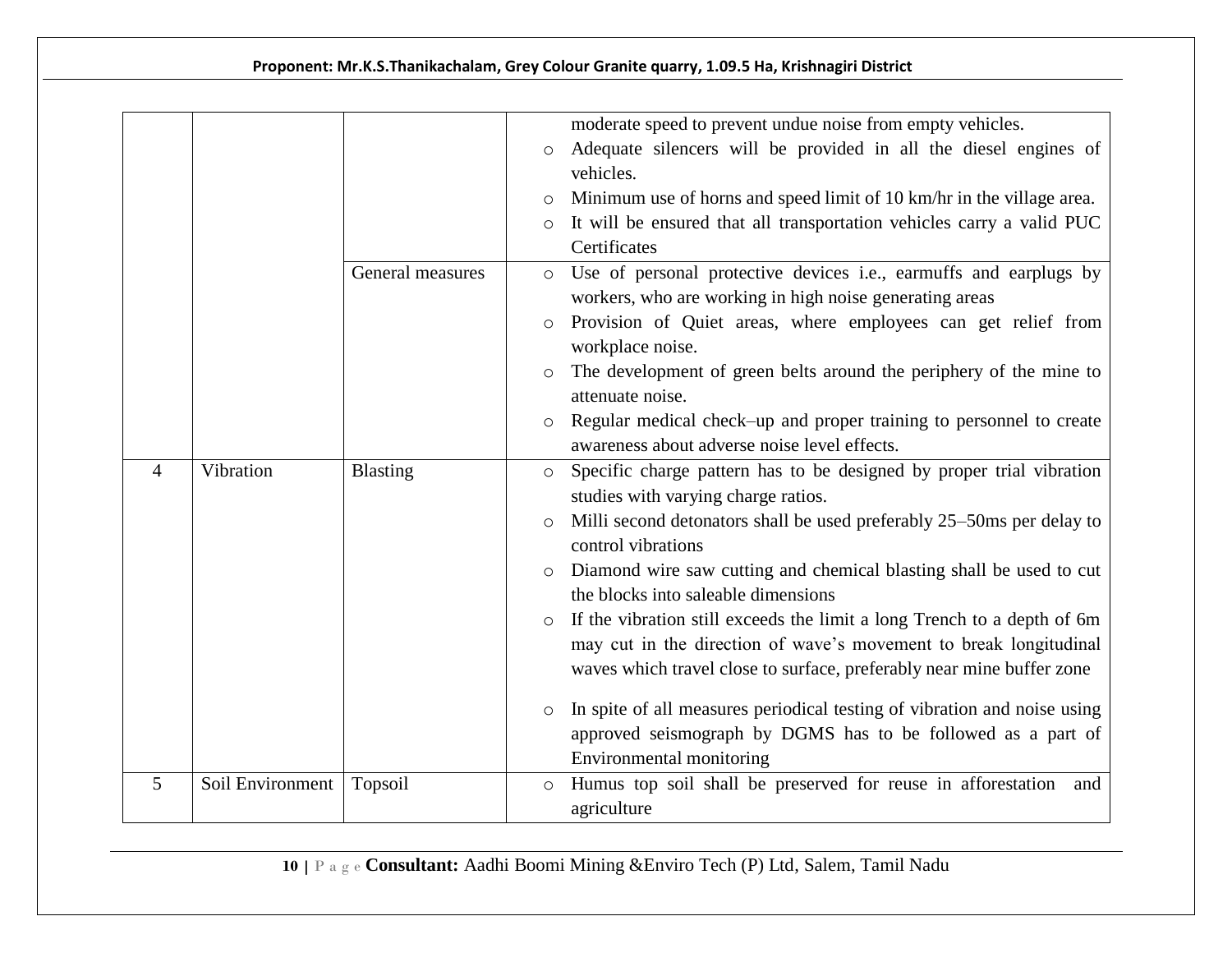|   |                     |                                | $\circ$<br>$\circ$                                 | Top soil should not be mixed with other waste or reject materials. It<br>should be conserved by judicious utilization in the quarry premises<br>Garland drains will be provided around the mine and dumps to arrest<br>any soil from the quarry area being carried away by the rain water.<br>This will also avoid the soil erosion and siltation in the mining pits and<br>maintaining the stability of the benches |
|---|---------------------|--------------------------------|----------------------------------------------------|----------------------------------------------------------------------------------------------------------------------------------------------------------------------------------------------------------------------------------------------------------------------------------------------------------------------------------------------------------------------------------------------------------------------|
| 6 | Waste Dump          | Stabilization<br>Dumps         | of<br>$\circ$<br>$\circ$<br>$\circ$                | 1m height parapet shall be constructed for dumps more than 6m height<br>along the toe to prevent and control wash out from dumps entering<br>into natural system through rain water<br>Garland drainage around dump shall prevent under wash of dump by<br>hydrostatic pressure to be developed by surface water and control<br>wash outs and collapse<br>Dump should be terraced for every 5m height and stabilized |
| 7 | Plantation          | Mine<br>boundary<br>waste dump | lease<br>$\circ$<br>and<br>O<br>$\circ$<br>$\circ$ | Provision of green belt all along the periphery of the lease area for<br>control of dust and to attenuate noise<br>Stabilization of Dump with plantation<br>It is strongly recommended that the loss of plant in each year will be<br>counted and again planted in subsequent plantation.<br>The plant should be planted taken from nursery, where the survival<br>rate is high.                                     |
| 8 | Land<br>Environment |                                | $\circ$<br>$\circ$<br>$\circ$<br>$\circ$           | The restoration of the degraded land would cover backfilling and<br>terracing with the overburden / wastes and surfacing the same with top<br>soil.<br>Provision of Garland drainage around the dumps<br>Fast growing trees and other native shrubs would be planted to<br>stabilize the reclaimed land<br>Appropriate measures will be taken for Green belt development.                                            |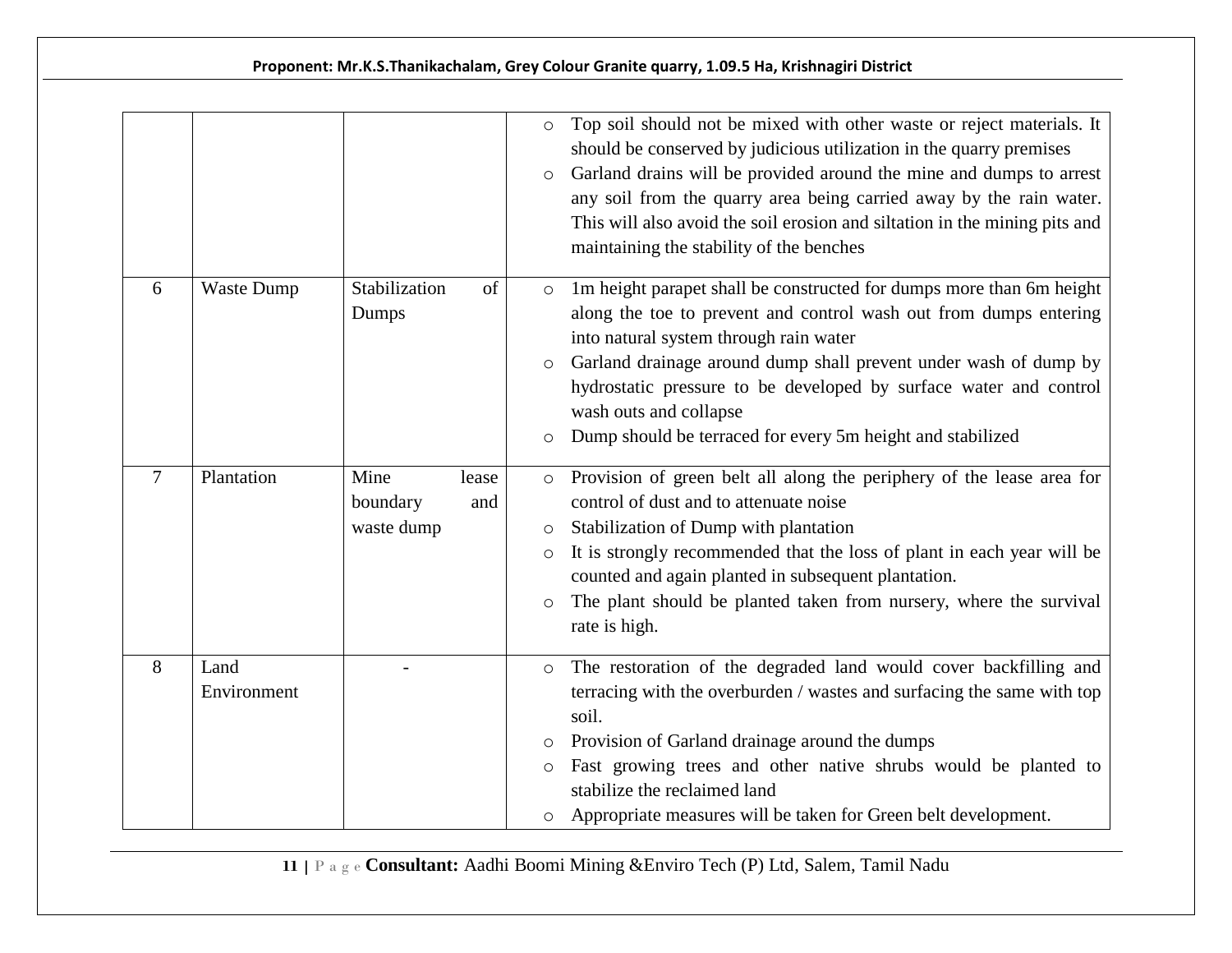|    |                        | The rain water will be stored in the pit which will recharge the ground<br>$\circ$<br>water as a part of rain water harvesting scheme for irrigating the<br>nearby agricultural lands.                                                                                                                                                                                                                                                                                                                                                                                                                                                                                                                                                                                                                                                                                                                                                                                                                                                                                                    |
|----|------------------------|-------------------------------------------------------------------------------------------------------------------------------------------------------------------------------------------------------------------------------------------------------------------------------------------------------------------------------------------------------------------------------------------------------------------------------------------------------------------------------------------------------------------------------------------------------------------------------------------------------------------------------------------------------------------------------------------------------------------------------------------------------------------------------------------------------------------------------------------------------------------------------------------------------------------------------------------------------------------------------------------------------------------------------------------------------------------------------------------|
| 9  | Socio Economic         | Good maintenance practices will be adopted for machinery and<br>$\circ$<br>equipment, which will help to avert potential noise problems.<br>Green belt will be developed in and around the project site as per<br>$\circ$<br>Central Pollution Control Board (CPCB) guidelines.<br>Drilling, blasting etc at specified location will be followed with proper<br>$\circ$<br>schedule.<br>Appropriate air pollution control measure will be taken so as to<br>$\circ$<br>minimize the environmental impact within the core zone.<br>An emergency preparedness plan will be prepared in advance, to deal<br>$\circ$<br>with fire fighting, evacuation and local communication.<br>For the safety of workers, personal protective appliances like hand<br>$\circ$<br>gloves, helmets, safety shoes, goggles, aprons, nose masks and ear<br>protecting devices has been provided which meet 'BIS' (Bureau of<br>Indian Standards).<br>As a part of CSR activities, community welfare activities will be<br>$\circ$<br>undertaken by the proponent which leads to socio economic<br>development |
| 10 | Occupational<br>Health | First-aid facilities as per provisions under Rule (44) of Mines Rules<br>$\circ$<br>1955<br>Initial and Periodical medical examination shall be conducted for the<br>$\circ$<br>employees under Rule 29B & 45 (A).<br>Insurance will be taken in the name of the labourers working in the<br>$\circ$<br>quarry<br>Workers involved in quarrying work shall be provided protective<br>O                                                                                                                                                                                                                                                                                                                                                                                                                                                                                                                                                                                                                                                                                                    |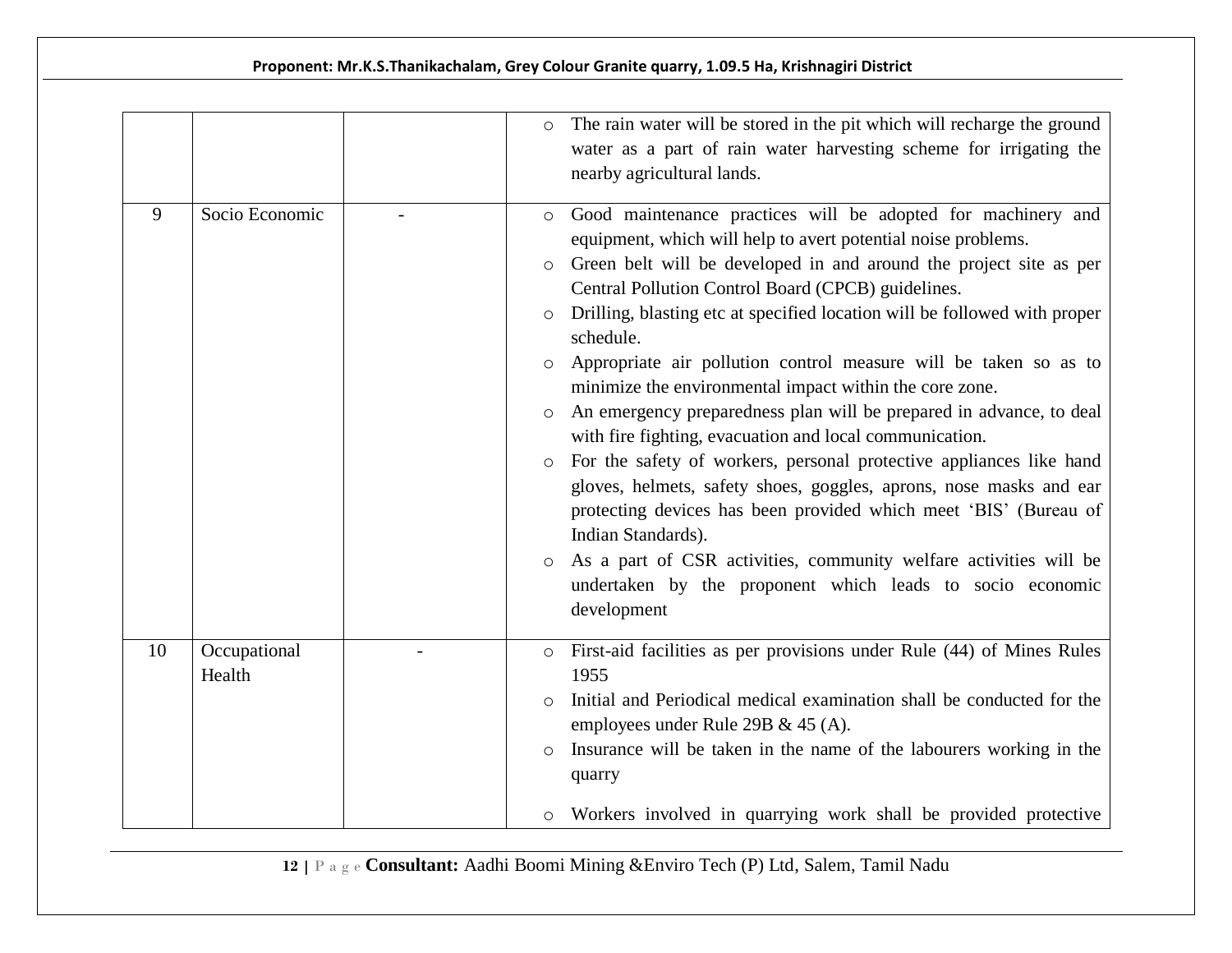|  | equipments such as Thick Gloves, Goggles, ear plugs, safety boot |
|--|------------------------------------------------------------------|
|  | wears, etc                                                       |

# **1.5 Analysis of Alternatives**

The quarrying site is dependent on the geology and mineral deposition of the area. Hence, this project is mineral and site specific and no alternative site considered for this project.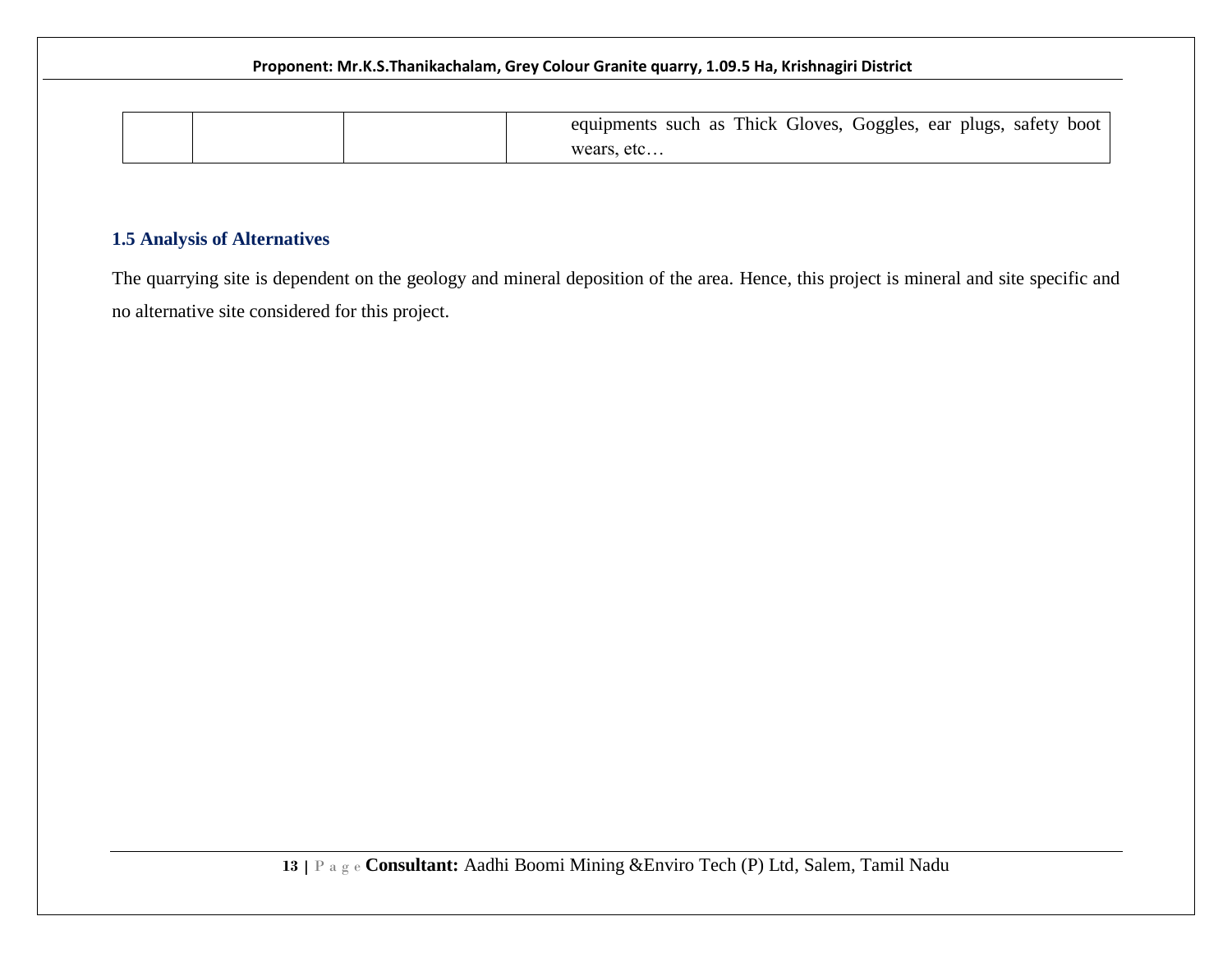#### **1.6 Environmental Monitoring Program**

Success of any environmental management programme depends upon the efficiency of the organizational set up responsible for the implementation of the programme. Regular monitoring of the various environmental parameters is also necessary to evaluate the effectiveness of the management programme. Environmental Monitoring Programme will beconducted for various environmental components as per conditions stipulated in theEnvironmental Clearance Letter issued by SEIAA & Consent to Operate issued by TNPCB.

| <b>S. No.</b>  | <b>Environmen</b>        | <b>Location</b>                            | <b>Monitoring</b> |                | <b>Remarks</b>                     |
|----------------|--------------------------|--------------------------------------------|-------------------|----------------|------------------------------------|
|                | t                        |                                            | Duration          | Frequency      |                                    |
|                | <b>Attributes</b>        |                                            |                   |                |                                    |
| $\mathbf{1}$   | Meteorology and          | Continuous                                 | 24 hours          | Monthly        | Wind<br>speed,                     |
|                | Air Quality              | monitoring weather                         |                   | Once           | direction,                         |
|                |                          | station in core zone/                      |                   |                | Temperature,                       |
|                |                          | nearest IMD station                        |                   |                | Relative humidity<br>and Rainfall. |
| $\overline{2}$ | Pollution<br>Air         | locations<br>6<br>(One                     | 8 hours           | Yearly         | Fine Dust Sampler                  |
|                | Monitoring               | station in the core                        |                   | Once           | Respirable<br>and                  |
|                | $PM_{2.5}$ , $PM_{10}$ , | zone and at least one                      |                   |                | Dust Sampler                       |
|                | $SO_2$ and $NO_x$        | in nearby residential,                     |                   |                |                                    |
|                |                          | one<br>in<br>the<br>area,                  |                   |                |                                    |
|                |                          | upwind, two station                        |                   |                |                                    |
|                |                          | the<br>downwind<br>on                      |                   |                |                                    |
|                |                          | direction and one in                       |                   |                |                                    |
|                |                          | wind<br>cross                              |                   |                |                                    |
|                |                          | direction).                                |                   |                |                                    |
| 3              | Water Pollution          | Mine effluents, Set                        |                   | Once in a      | Physico-                           |
|                | Monitoring               | of<br>grab                                 |                   | year           | chemical,                          |
|                |                          | samplesduring<br>pre                       |                   |                | microbiological                    |
|                |                          | and                                        |                   |                | characteristics                    |
|                |                          | monsoonfor<br>post<br>andsurface<br>ground |                   |                |                                    |
|                |                          | water in the vicinity.                     |                   |                |                                    |
| $\overline{4}$ | Hydrogeology             | Water level in open                        |                   | in<br>Once     | Water<br>level                     |
|                |                          | wells in buffer zone                       |                   | <b>6months</b> | monitoring                         |
|                |                          | around<br>1km<br>at                        |                   |                | devices may be                     |
|                |                          | specific wells                             |                   |                | used.                              |
| 5              | Noise                    | Mine<br>Boundary,                          | 24 hours          | Monthly        | Sound level meter                  |
|                |                          | high<br>noise                              |                   | Once           |                                    |
|                |                          | generatingareas                            |                   |                |                                    |
|                |                          | within the lease and                       |                   |                |                                    |
|                |                          | the<br>at<br>nearest                       |                   |                |                                    |

**Table No: 1.4 Post Project Environmental Monitoring Program**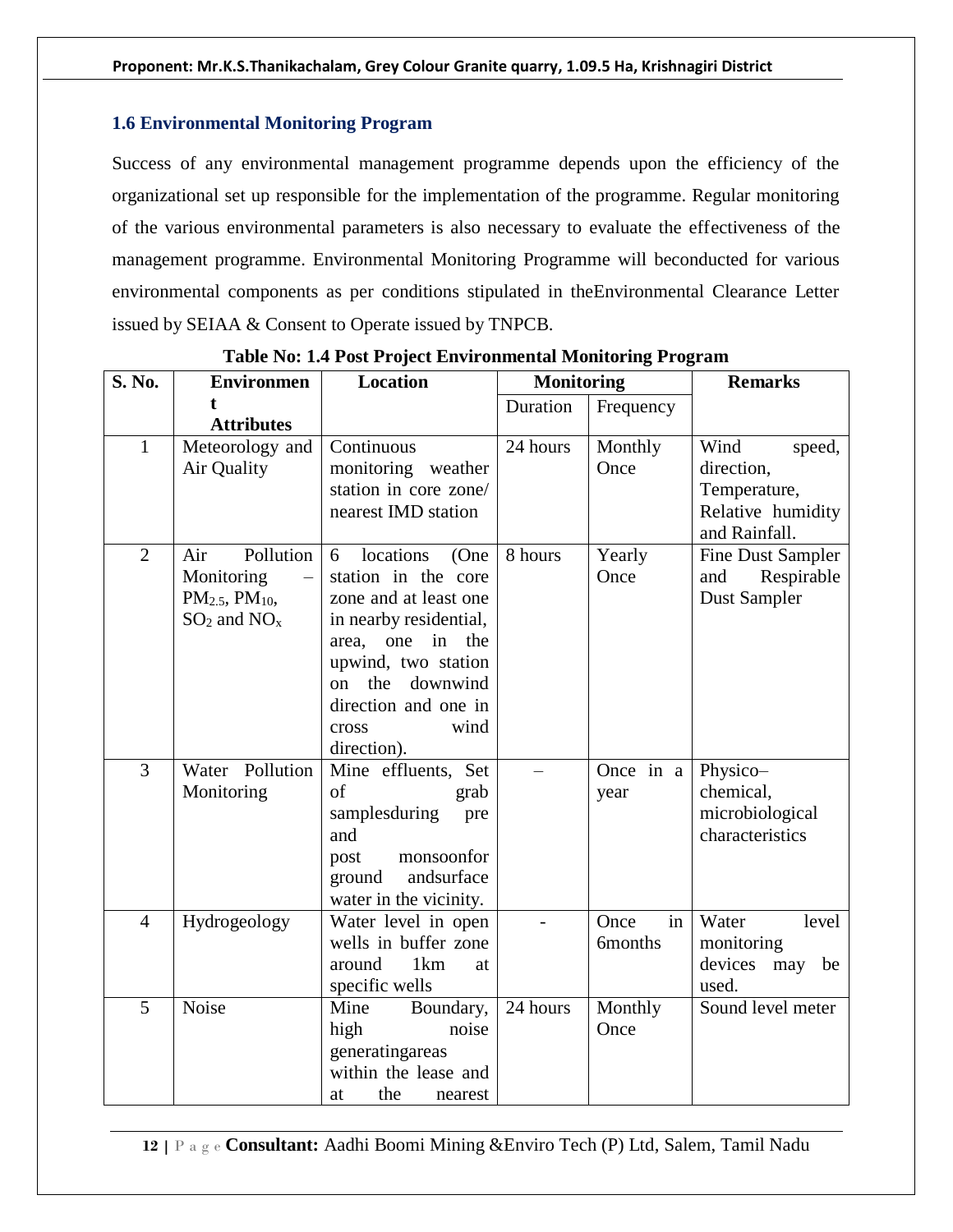|              |           | residential area           |                           |                 |
|--------------|-----------|----------------------------|---------------------------|-----------------|
| <sub>0</sub> | Vibration | the<br>nearest<br>At       | During                    | Digital         |
|              |           | habitation (in case of     | blasting                  | Seismograph     |
|              |           | reporting)                 | operation                 |                 |
|              | Soil      | and<br>Core<br>Zone        | Once in $a \mid$ Physical | and             |
|              |           | <b>Buffer</b><br>zone(Grab | year                      | Chemical        |
|              |           | samples)                   |                           | characteristics |

#### **1.7 Project Benefits**

The proponent **Mr.K.S.Thanikachalam,** is very much conscious of his obligations to society atlarge. Under plantation programme, it is suggested to develop green belt further all along theboundary of the quarry lease area. Apart from the green belts and aesthetic plantation foreliminating fugitive emissions and noise control, all other massive plantation efforts will beexecuted with the assistance of experts and cooperation of the local community. Thequarrying activity will create rural employment. In addition there will be indirectemployment to many more people in the form of contractual jobs like construction ofinfrastructural facilities, transportation of Grey colour Granite to destinations, sanitation, supply of goodsand services to the quarry and other community services etc. The local population will havepreference to get an employment. The proponent will help in socio economicdevelopment of the village by providing educational facilities to children,and welfare amenities like drinking water to school; road and medical facilities to villages andemployment opportunities to nearby villagers. CSR budget is allocated as 2.5% of the profit.

#### **1.8Environmental Management Plan**

The Environmental Management Plan (EMP) must be integrated into the process of quarry planning so that the ecological balance of the area is well maintained and adverse effects are minimized. EMP includes all preventive as well as mitigation measures to minimize the impacts on the environment. The Quarry Plan is for the production of Grey color Granitewithout deep hole drilling and heavy blasting. Only controlled blasting is undertaken. Such limited quarrying activity is not likely to cause any impact adversely on the environment as far as pollution of air, water, land and noise is concerned.